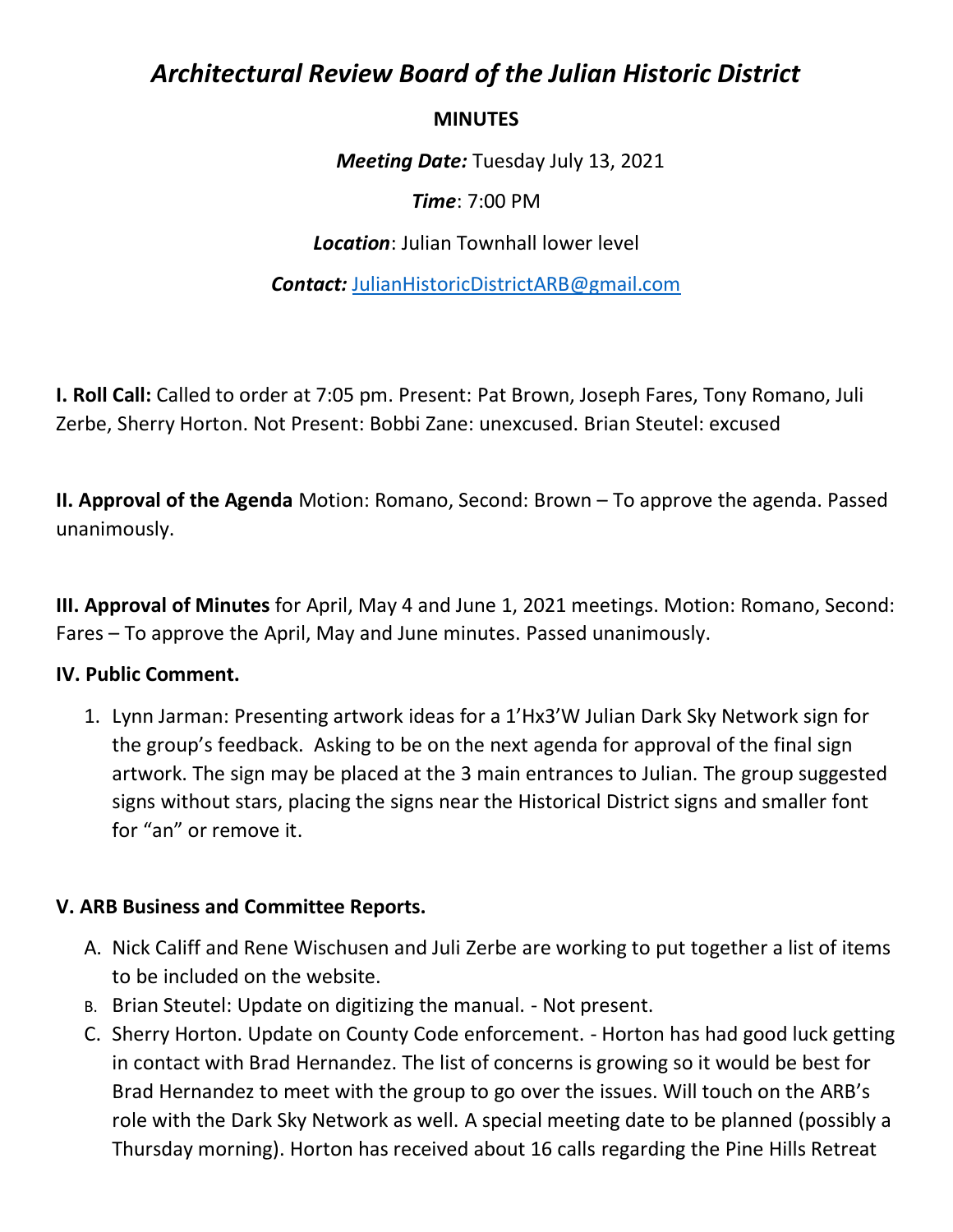billboard sign. Zerbe will check with the APN to determine if the sign in within the historic district.

D. The chair is looking for an ARB volunteer or community member who will act as secretary.

# **VI. Action Items:**

## **A. New Business**

- 1. Amy Gillen-Garcia 2401 "B" St. APN 291-110-22: Roof color and paint color. Motion: Romano, Second: Fares – To approve the roof shingle color and paint color as presented. Passed unanimously.
- 2. Jerri Olivari 2760 Hwy 79 APN 291-410-09: Barn design When the house was built in 2009 the designs for the barn (from the previous owner) had been approved by the group. The group will need a drawing or photo of what the new barn (40'x40) will look like, show where lighting would be placed, and materials used. The group suggested a lean-to style with cross bracing on doors. Windows should be symmetrical, more vertical. The owner will take the guidelines to the architect.
- 3. Sue Solleder 1911 Main St. Cole Building. APN 291-085-06: Deck replacement on lower level. Need to replace the deck and stairs with the same current colors (grey) in a Trex style. Motion: Brown, Second: Fares – To replace the deck and stairs with a brown color. Passed unanimously.
- 4. Stacy Peyakov 1711 Hwy 78 APN 291-131-02: Shed appearance and travel trailer. Not present
- 5. Kevin Meacham or Greg Creswell. 2112 4<sup>th</sup> St. APN: 291-073-11 Sign for business "Cards In The Box". Creswell provided several sign options. Owner prefers black with the white lettering. The group brought up issues with the fence and lights on the building. Motion: Zerbe, Second: Fares - To accept the second sign with the black background and the font being all the same size. Passed unanimously.
- 6. Orrin Day. Site Plan Waiver for a Pool House at 3021 Pine Hills Rd. APN 291-030-38 Pool house will look like the existing home. The group noted that the pool house will not be visible. The County is seeking a site plan waiver as a result of the permitting process. Horton will reach out to Brad Hernandez regarding questions surrounding the site plan waiver for this project and the ARB's jurisdiction going forward. Motion: Brown, Second: Romano - To approve the appearance of the building (ie. Stone appearance) and location however the approval is not intended to be a site plan waiver. Passed unanimously.
- 7. Ramco Gas Station signage. 1913 Main St. APN:291-079-12 Electronic signs placed on top of the gas pumps have the appearance of a TV screen and has broadcasted advertising. The issue will be added to the list of issues for the Codes department.